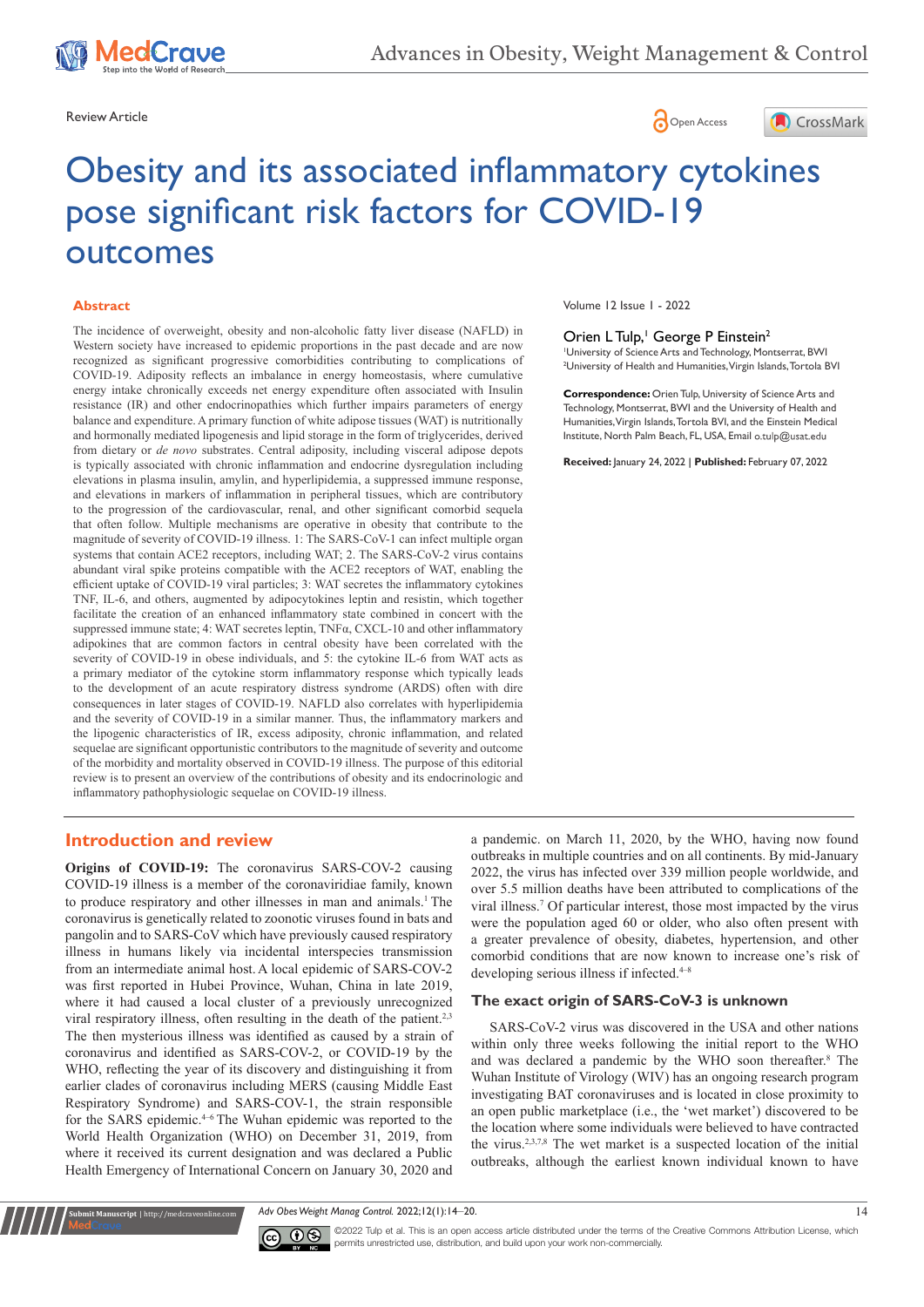contracted the illness had not had previous contact with the wet market.8 It has also been speculated that the WIV had been the source of the virus and a possible leak from the WIV lab may have been implicated in the initial outbreaks of the COVID-19 virus, a definitive confirmation of the origin of patient zero or their virus source has not yet been determined. BATS and other animals that are part of the food chain or otherwise directly or indirectly linked to the human food chain may act as intermediate hosts of coronaviruses and thus may have facilitated a zoonotic animal-to-human transmission of the SARS-CoV-2 virus.<sup>1,8-43</sup>

# **SARS-CoV-2 initiates its spread by airborne microdroplet transmission**

Viruses including COVID-19 are spread primarily by airborne microdroplet transmission, thereby making their strict containment in public environments difficult via traditional public health measures due to the submicroscopic size of the viral particles and easy passage into the surrounding airspace, indicating a need to implement sound personal protective measures to the extent possible.<sup>1,9-12</sup> Once an individual has been exposed, the virus can replicate rapidly in the nasopharyngeal epithelium, and the infected patient sheds the viruscontaining microdroplets through normal respiration, including while asymptomatic and before overt symptoms of an active infection is evident.13 The inoculated microdroplets can travel freely in the surrounding airflow, and settle on objects distant from their origination, thereby contaminating a broad area surrounding the vicinity of their viral benefactor. Thus, not only is the airspace of the viral donor a source of infection, but the inanimate objects where the microdroplets may come to rest can remain viable sources of infection for several hours and are also a potential source of infection to an unsuspecting passerby who may inadvertently make physical contact with their now invisibly contaminated airborne and inanimate surroundings. Thus, the vital importance of addressing the various modes of airborne contamination and virus transmission become of great importance in developing constructive efforts to stem the continued spread and global expansion of the covid-19 pandemic and other infectious diseases.

Multiple measures are included in the primary preventive tasks employed in attempts to slow the viral transmission and spread.<sup>10,11</sup> These include personal protective equipment (PPE) for potentially exposed medical workers whose duties require close contact with infected individuals, vaccination with any one of the approved vaccines, social distancing including unnecessary contact with infected individuals or others at risk, frequent hand washing with soap and water which can denature and inactivate viral particles, social distancing of 2 meters or more, and restricted regional and International travel to minimize person-to-person and airborne contact. Chemical disinfectants applied to hands and presumed contaminated surfaces, and which can disrupt the integrity of the coronal lipid and impede tissue uptake of the viral particles. Masking is also helpful and has been mandated in many public environments.<sup>14,15</sup> Surgical masks have been standard practice to decrease microbial wound infections in surgical environments for nearly a century. Many types of masks for public wearing have been introduced since the onset of the pandemic, including a range from cloth neck gaiters, scarves, and masks, to medical grade N95, KN95 or better masks. The mask barrier material to impede microdroplet transit is a critical first step, in that the mesh of the fabric should be such to prevent the passage of submicroscopic particles, thereby decreasing the protective capacity of some popular cloth masks. Considering that the typical virus particle averages only 1/200 or less the size of microbial organisms, loose cloth masks

together with infrequent laundering of same are unlikely to be as efficient in containing the expired microdroplets with the larger mesh of cloth masks. To date however, none of these measures alone or in combination have achieved a 100% success rate. While social distancing is nominally determined to be approximately six feet (approximately 2 meters) of distance between individuals, local airflow movements can effectively transport infected microdroplets well beyond accepted social distancing parameters.<sup>14–16</sup>

The above-mentioned respiratory coronaviruses may be transmitted by microdroplet transmission, however, which causes them to be a much greater challenge to control or eradicate via public health measures, due to their submicroscopic particle size, their moisturized respiratory presence in air, and their easy and virtually unlimited access to an airborne mode of release and dissemination.<sup>14–16</sup> During this process, the virus-laden microdroplet are able to inoculate the surrounding air that nearby unsuspecting persons must breathe or otherwise make physical contact with. The inoculated airborne particles may also settle on virtually all nearby surfaces within air contact thus posing an additional infectious hazard to unsuspecting passersby who may inadvertently come in contact with those surfaces and enabling their transfer to the awaiting respiratory passages of their new host, whether they be humans or susceptible animal hosts. Thus, the vital importance of addressing the modes of transmission becomes of paramount importance in constructive efforts to stem the continued spread and global expansion of the covid-19 pandemic and other infectious diseases.

#### **Mechanism of immune dysfunction in obesity**

Obesity is associated with multiple hormonal and metabolic derangements indicative of endocrine and immune dysregulation.<sup>17-19</sup> As energy intake chronically exceeds energy expenditure, the positive energy balance that results contribute to elevations in the secretion of the hormones insulin, amylin, and leptin in addition to multiple proinflammatory chemokines and cytokines. The combined hormonal and immune dysregulatory effects initiate a condition of both insulin resistance in peripheral tissues, amylin resistance particularly in the area of gastric emptying and satiety and leptin resistance in the CNS, thereby disrupting regulation of energy homeostasis in concert with secretion of the inflammatory biomarkers. Both peptide hormones insulin and amylin are normally co-secreted in response to food ingestion, and the hormone insensitivity that develops from secretion of elevated levels in concert with glucorticoid actions results in impaired intracellular translocation of GLUT4 glucose transporters, required to enable efficient cellular glucose uptake in muscle and adipose tissues, from their origin in the endoplasmic reticulum to the plasma membrane.14,16,19 The impaired GLUT4 translocation is linked to hormonal suppression by glucocorticoid hormones, and is reversed in the absence of such hormonal regulation and resulting in the progressive development of insulin resistance as greater insulin concentrations become the norm in an apparent attempt to overcome the imbalance in GLUT4 glucose transporter activity necessary to retain cellular glucose homeostasis.17,18 Insulin has multiple effects on cellular metabolism in peripheral tissues beyond insulin dependent glucose uptake however, including improved efficiency of protein turnover, a function of net intracellular synthesis and degradation of peptide resulting in improved caloric efficiency, impaired thermogenesis, and lipogenesis in both hepatic and adipose tissue depots and in mobilization of lipids from adipose tissue reserves all of which processes combine to enhance lipid storage and resulting adiposity.<sup>20</sup> The lipogenesis includes increases in insulin linked hypertrophy and hyperplasia of adipocytes and a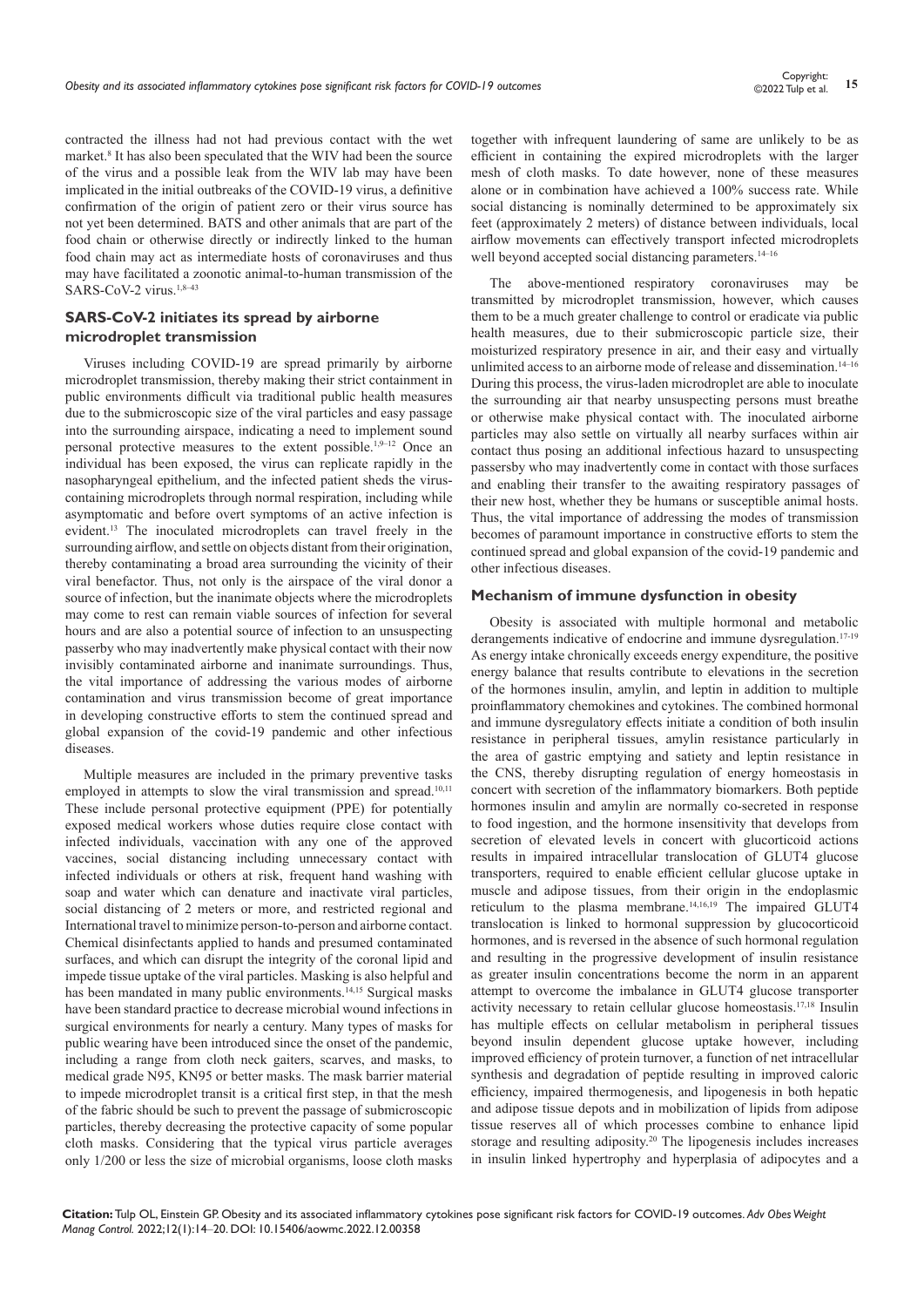resulting correspondence in net expansion of cellular adipocyte ACE2 receptors, cytokine IL-6 production and inflammatory responses.<sup>21</sup> Leptin, formed in adipose tissue depots and elevated in obese states, disrupts central energy homeostasis by modulating both appetite and satiety regulation, further contributing to a chronic inflammatory state and to the dysregulation in energy balance in obesity.19–22

Amylin, a crucial hormone contributing to appetite satiety, also likely contributes to the development of IR. The hormone is normally co-secreted with insulin, and as a peptide hormone can also downregulate amylin sensitivity in parallel to the progressive development of insulin insensitivity, thereby impeding satiety actions.19 Amylin receptors are located on the antrum of the stomach, where they modulate the rate of gastric emptying, thereby slowing delivery of the digesta to the upper small intestine., with the result of decreases in appetite sensation. Thus, in amylin resistance, the regulatory actions of amylin likely become depressed, contributing to increases in the frequency of hunger sensations, making net increases in energy intake with its resulting metabolic sequela the new norm.

#### **SARS-CoV-2 can infect adipose tissue**

Adipose tissue, once only regarded as the primary organ for the storage of lipid energy, is now also regarded as an active endocrine tissue, capable of producing the hormone leptin and pro-inflammatory adipokines and cross-talk that contribute to inflammatory processes.18,23 Adipocytes of visceral adipose tissue contain an abundance of cellular membrane ACE2 receptors, necessary for COVID-19 virus uptake, proportional to the added visceral adipose cellular mass.21 The ACE2 receptors are receptive to complimentary binding of the antigenic epitopes of the COVID-19 virus spike (S) proteins, thereby facilitating viral uptake in adipose tissue. Adipocytes also contain the cellular RNA synthesis and expression mechanisms of other cells and are fully capable of facilitating viral replication as do other tissues containing ACE2 receptors, thereby indicating a potential to augment the viral insult in relative proportion to the adiposity of the individual.<sup>22</sup> Obesity may be further implicated in individuals categorized as the metabolically healthy obese (MHO) vs. metabolically unhealthy obese (MUO), where a state of chronic inflammation is more prevalent, and the impact of an obese comorbidity is proportionately greater.<sup>18,23</sup>

# **Obesity is a common disorder of western society associated with Insulin and leptin resistance and development of an increased predisposition for inflammation**

The prevalence of overweight and obesity, indicative of a body mass index of greater than  $25 \text{ kg/m}^2 \text{ vs } 30 \text{ kg/m}^2$  respectively approaches 40 % of the population of Industrialized countries, and has increased to epidemic proportions in recent decades.18,24 The marked increase in overweight and obese conditions is now a major risk factor of noncommunicable diseases and disorders, some of which can lead to metabolic syndrome, chronic inflammation and a chronic and generally metabolically unhealthy obese (MUO) state.23 The adipose mass of WAT depots expands via hypertrophy and hyperplasia, and adipose tissue depots of different anatomical regions contribute different roles to energy and hormonal parameters of homeostasis. WAT can become hypoxic owing to less physiologically active micro vascularity and decreased vascular tone.25,29 In contrast, BAT is well vascularized and readily supports BAT tissue oxygenation.<sup>25</sup> Brown adipocytes contain multiple small lipid locules with a large surface area-to-mass ratio, a centrally located nucleus, a high density of specialized mitochondria, and direct sympathetic innervation, and have a primary function of thermogenesis and energy expenditure. In contrast, adipocytes of

white adipose tissue (WAT) are poorly vascularized in comparison and have a primary function of energy storage in the form of large lipid droplets containing a larger mass to surface area ratio, surrounded by a ring of cytoplasmic constituents including all subcellular organelles and a single nucleus contained within the outer cytoplasmic ring, and respond to circulating substrates and hormones rather than direct neural innervation. In addition, WAT may be divided into visceral and subcutaneous depots, and into upper vs lower body fat accretion, with differing impacts on metabolic and cardiovascular health that are particularly relevant with respect to disorders of cardiovascular health for the upper body fat accumulations.23,25–29

## **SARS-CoV-2 contains multiple epitopes on the spike (S) proteins**

The spike protein of the SARS CoV-2 virus and its variants enables the viral particles to infect human tissues and organs via their unique receptor- mediated electrostatic characteristics and is the basis for the various vaccines and neutralizing antibody formulations that have been recently developed. The S protein has a dominant receptor binding domain (RBD) and a subdominant N-terminal domain (NTD), both of which are antigenically active epitopes, with the RBD determining the primary focus of the receptor affinity and antibody neutralization processes.27–29 The S proteins demonstrate unique electrostatic configurations based on their specific amino acid composition and which may become progressively modified due to amino acid substitutions in emerging variants. As a consequence, the emerging variants may demonstrate alterations in their electronic affinity for existing antibodies formed from earlier variants, in addition to altered affinity and subsequently their potential for transmissibility for cellular ACE2 receptor domains.<sup>30–32,51,52</sup> Thus, the emergence of antibody resistant variants of SARS-CoV-2 variants that demonstrate resistance to the neutralizing effects of antibodies generated via immunization or prior infection with an earlier clade may limit the effectiveness of immunization or monoclonal antibody combinations based on earlier electronic configurations of the RBD and NTD regions of spike proteins. Alternatively, should the variant mutations result in the generation of an attenuated strain of the virus, it could contribute to a lesser magnitude of severity in resulting illness, while stimulating the production of a class of antibodies with a potentially broader spectrum of neutralizing ability, encompassing earlier variants, and resulting on a generally favorable impact on future phases of the COVID-19 pandemic.<sup>30-32,51,52</sup>

## **The SARS-CoV-2 virus is prone to undergo mutations on the spike (S) proteins that may change its potential for receptor affinity and transmission**

Like many viruses, the SARS-CoV-2 virus is prone to undergo mutations resulting in evolutionary changes in its amino acid composition and structural configuration.<sup>31</sup> As a result, the efficacy for its affinity for ACE2 transmissibility may become altered. The primary functional epigenetic changes have occurred on the spike protein to date, resulting in substitutions in the amino acid composition of the RBD segment of the viral particle. Amino acids all contain common molecular features in their atomic structure, notably including α-amino and α-carboxyl groups, of which functional groups contribute the bulk of the electronic charge potential ratio of the protein. The functional groups of amino acids are positioned along a relatively neutral sequence of one or more carbon atoms, the length of which contributes to their inductive impact on their net charge potential. Thus, amino acid substitutions can impact changes in the net electronic configuration and subsequent behavior of the

**Citation:** Tulp OL, Einstein GP. Obesity and its associated inflammatory cytokines pose significant risk factors for COVID-19 outcomes. *Adv Obes Weight Manag Control.* 2022;12(1):14‒20. DOI: [10.15406/aowmc.2022.12.00358](https://doi.org/10.15406/aowmc.2022.12.00358)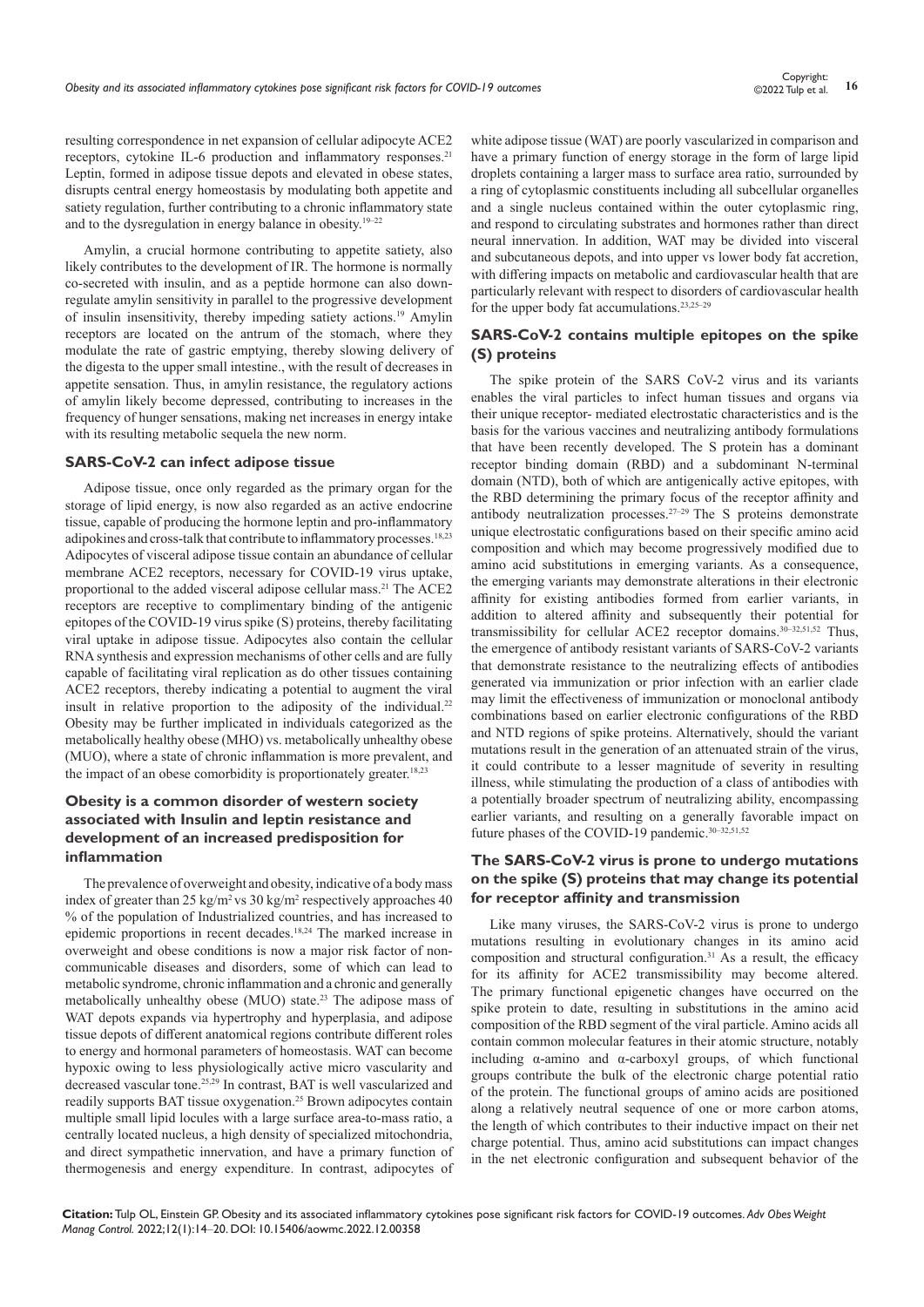S protein in physiologic environments. The specific amino acid composition along with the local pH contributes to the pKa/pKb ratio and their inductive influences of affinity contributed by the length of the carbon chain separating the  $\alpha$ -amino and  $\alpha$ -carboxyl functional groups of the approaching S protein. In addition, as a result of the amino acid substitutions subtle configurational changes in S protein structure secondary to intramolecular hydrogen bonding that confer the final stability to the protein, and which may also further enhance or otherwise change its affinity for the ACE2 receptor. In contrast, the amino acid composition, and its resulting electrostatic configuration of the ACE2 is based on the host genomics, likely remains multigenerational constant in differentiated cells of adipose and other host tissues and may be impacted only by changes in the local pH and ionicity in the absence of heritable evolutionary changes of future generations. The further impact of the relative anoxic state of adipose tissue also likely results in a decrease in local pH of local perfused tissues, contributing to insulin resistance, a transition toward anaerobic metabolism, and to changes in receptor affinity which may better accommodate adaptations in the S protein when compared to more highly oxygenated tissues.<sup>32,33</sup>

#### **White adipose tissue (WAT) secretes inflammatory cytokines including IL-6**

WAT functions as a secretory tissue, producing the potent inflammatory cytokine IL-6 in addition to tumor necrosing factor (TNFα), both of which contribute to the severity of illness in COVID-19. The cytokine IL-6 from WAT acts as a primary mediator of the cytokine storm of COVID-19.34,35 Interleukin-6 (IL-6) is produced in WAT can become significantly elevated in COVID-19. As a primary mediator of the inflammation IL-6 contributes to the magnitude of the cytokine storm syndrome, often attaining levels 3-fold greater than normal levels. The cytokine IL-6 has been linked to a dysregulation of immune responses and associated with adverse clinical outcomes including acute respiratory distress syndrome (ARDS) which carries a high risk of a fatal outcome. Markers of systemic inflammation including hepatic C-reactive protein (CRP) are readily available in most clinical laboratory settings and are considered useful clinical markers of inflammatory activity caused by IL-6 and amplified by other cytokines are and predictive of impending the magnitude of SARS-CoV-2 infection-induced damage and potential catastrophic decline if left untreated with preformed neutralizing antibodies in combination with anti-inflammatory agents.<sup>30,34,36,37,50</sup>

#### **White adipose tissue (WAT) secretes the hormone leptin, TNFα and CXCL-10**

WAT is an active endocrine organ, secreting several hormonally active peptides including leptin.18,35 The WAT mass increases via hyperplasia and hypertrophy, and once formed, the cells are deemed permanent unless apoptosis intervenes. $38,39$  As energy balance changes over time, preformed cells can accumulate additional lipid up to a cellular threshold of approximately one to 1.2 micrograms per adipocyte, and preadipocytes can continue to proliferate to form new adipocytes well into later adulthood. As the adipose mass of an individual expands, the capacity for leptin secretion also increases in proportionality to the tissue mass eventually producing a state of hyperleptinemia. Hyperleptinemia typically progress to leptin resistance, a phenomenon common to other regulatory peptide hormones linked to energy homeostasis, and impedes the regulation of appetite and satiety, commencing the evolution of a vicious cycle that will contribute to fat accretion and development of a MUO state.23

Various cytokines control factors related to cell differentiation, survival, and apoptosis. The proinflammatory cytokine tumor necrosis factor-α (TNFα), also called cachexin is a member of the TNF superfamily of transmembrane proteins, and acts as a paracrine and endocrine mediator of inflammatory and autoimmune functions.<sup>39</sup> TNFα is secreted by activated macrophages (M1 macrophages, present in WAT), monocytes, T lymphocytes, and Natural Killer (NK) cells and is considered a pleiotropic proinflammatory cytokine that promotes dyslipidemia and insulin resistance, both key factors in inflammatory responses in WAT and other tissues and present in MUO states. THF $\alpha$  contributes to the cytokine storm precipated by IL-6, and application of TNF $\alpha$  inhibitors has been proposed as a potential adjunct in the treatment of COVID-19.<sup>31</sup> The human interferoninducible protein 10 (CXCL-10) is a proinflammatory cytokine of the CXC family and is inducible by TNFa. The cytokine CXCL-10 has been reported to become upregulated in SARS-CoV-2 infection. This cytokine, in concert with IL-6, CXCL-9, and IFN-ϒ have been identified in the chemokine upregulation process in COVID-19 and contribute to the cytokine storm and its often-dire outcomes.<sup>38-40</sup>

#### **The cytokine IL-6 from WAT acts as a primary mediator of the cytokine storm**

Interleukin-6 (IL-6) produced in WAT can become significantly elevated in COVID-19 and is a primary mediator of the cytokine storm syndrome of COVID-19.<sup>33-36,39</sup> The cytokine IL-6 has been linked to a dysregulation of immune responses and associated with adverse clinical outcomes including acute respiratory distress syndrome (ARDS) which carries a high risk of a fatal outcome. Markers of systemic inflammation including C-reactive protein (CRP) are readily available in most clinical laboratory settings and are considered useful clinical markers of IL-6 activity and predictive of impending the magnitude of SARS-CoV-2 infection-induced damage and potential catastrophic decline if left untreated with anti-inflammatory agents, convalescent plasma, or both.33–37

## **The adipokine resistin is secreted by visceral adipose tissue**

 Resistin is an immunomodulatory adipokine and elevated circulating levels were found in obese outpatients that could contribute to inflammatory kidney injury.41 In a prospective cohort study of 134 hospitalized patients with advanced kidney disease (AKD) and an elevated BMI with a primary admitting diagnosis of COVID-19, plasma resistin levels were found to be correlated with cytokines IL-6 and MCP-1 levels, but were independent of BMI in this cohort of ADK patients. MCP-1 is another adipokine of the chemokine family of chemoattractant transmembrane associated proteins that is associated with conditions of oxidative stress. Increased expression of MCP-1 by adipose tissue can induce insulin resistance and result in an infiltration of macrophages into adipose tissue.40 The insulin resistance common in obesity is a risk factor for type 2 diabetes [T2DM] which also causes inflammation of adipose tissue mediated by the production of MCP-1 by adipocytes. The expression of MCP-1 results in recruitment and chemotaxis of monocytes and activation of macrophages that are linked to the inflammatory responses.

## **Non-alcoholic fatty liver disease (NAFLD) is also a comorbidity for SARS-CoV-2 infection and COVID-19 illness**

In addition to advancing age, several comorbidities have been shown to result in poorer COVID-19 outcomes, the most prominent of which include obesity, cardiometabolic dysfunction, and type 2 diabetes (NIDDM).25,27–29 Over a 10-year period subjects confirmed with NAFLD at baseline. Kim et al, in a Korean study showed a greater rate of progression to a metabolically unhealthy obese (MUO)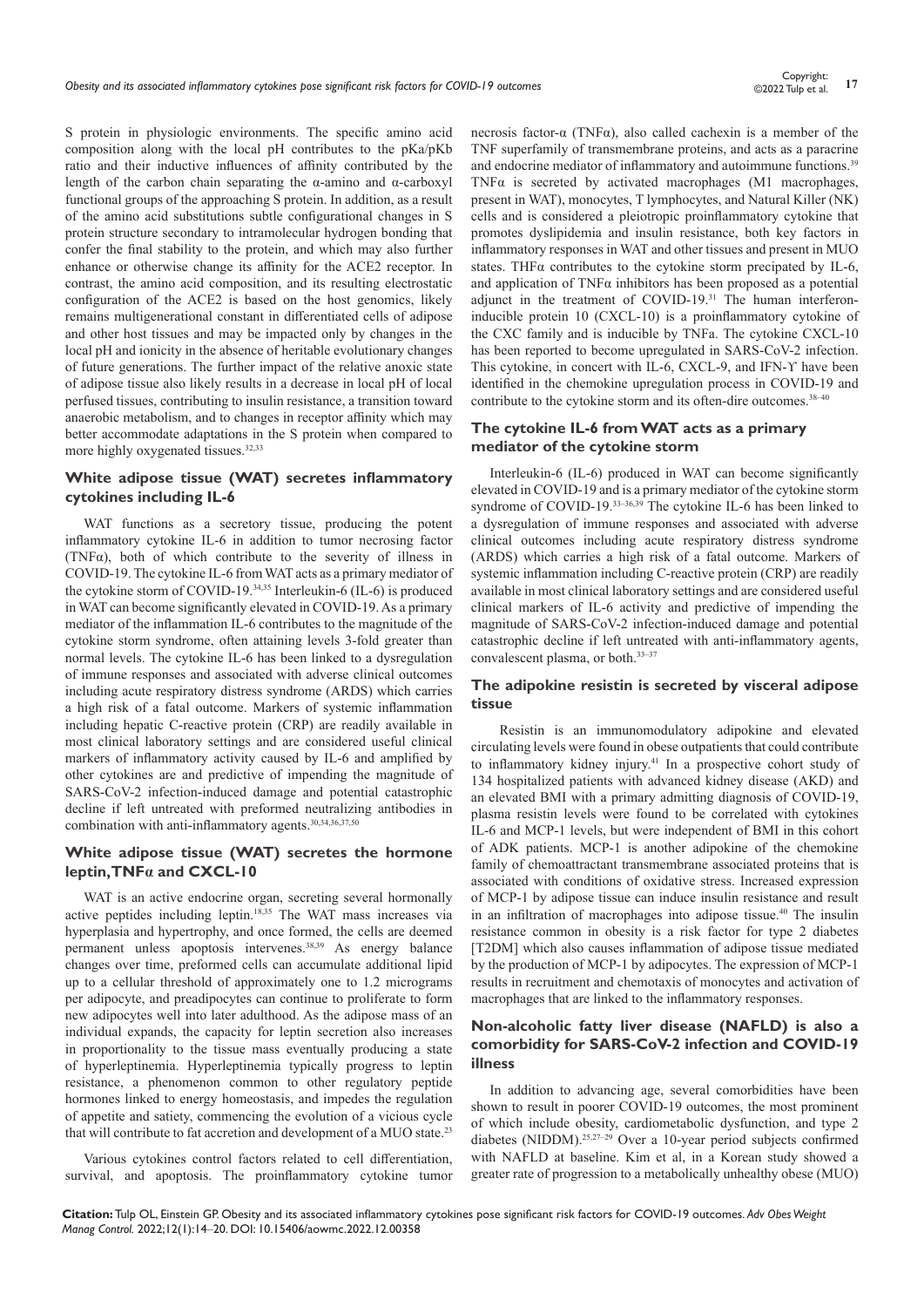state including elements of metabolic syndrome and to elevated levels of inflammatory markers.<sup>22</sup> These findings suggest that a proportionate severity of outcome in COVID-19 in NAFLD exists. While independent of obesity *per se*, NAFLD may predispose an individual to more severe COVID-19 outcomes likely secondary to chronic inflammation in WAT and other tissues attributed at least in part to the liver dysfunction. The liver is an active site of *de novo* lipid biosynthesis, normally exporting the triglycerides to WAT where they may become easily deposited and stored for future energy use. As the progression of fatty liver increases, however the ability to export the excess lipid can become limiting, eventually progressing to NAFLD. Systemic IR is a common observation in fatty liver disease, and further contributes to conditions of chronic inflammation in other tissues and contributes to a decreased ability of the liver to export the *de novo* lipids as before, thereby contributing to the litany of comorbid conditions that have been found to impact negatively on COVID-19 outcomes. The co-existence of multiple comorbidities in individuals with COVID-19 has proven to be a bit of a challenge to definitively establish quantitatively the specific level of additional risk provided by each coexisting disorder. Thus, the accumulation of hepatic fat, similar to fat deposition in visceral and perivascular compartments conceivably contributes to the overall inflammatory environment and may occur prior to marked changes in BMI are apparent and likely predisposes to more severe COVID-19 outcomes.

#### **Discussion and conclusions**

The progression of overweight and obese conditions have undergone rapid increases in recent decades in most industrialized societies where they now are prevalent in approximately 40 percent of the population. The global economic impact of obesity and its pathophysiologic sequela have placed extraordinary stress on the financial resources and the capacity of humankind to provide and deliver needed healthcare resources at levels essential to address and resolve the epidemic of obesity and its sequela. Once considered as an esteemed mark of affluence however, obesity is now well documented to be a significant contributing factor in the progression of cardiovascular, renal, metabolic, and immune dysregulation and other comorbidities impacting clinical outcomes during the COVID-19 pandemic. Adipose tissue is an active endocrine organ, with important autonomic, immunological, and endocrine functions and with differing implications depending on where the depots may be anatomically located. Most notably, white adipose tissue has been associated with chronic inflammation, a contributing factor in multiple pathogenic sequela common to obesity. Upper body white adipose tissue including both visceral adipose tissue and subcutaneous AT exert the most profound clinical implications on the development of cardiovascular, renal, and metabolic comorbidities, with visceral fat reflecting greater pathophysiologic potential than has been reported for most subcutaneous depots. In contrast, body fat accumulated below the waist contributes little to metabolic or hormonal dysregulation or pathophysiologic processes.

White Adipose tissue is an active endocrine organ, producing multiple hormones that contribute to essential parameters in the regulation of energy homeostasis, in addition to its long-recognized function as an efficient energy storage repository. In WAT, energy is stored in the form of readily metabolizable triglyceride, with an energy density averaging nine kcals per gram, which may be obtained directly from dietary fat sources with little loss of transfer energy during deposition, or from energetically more expensive *de novo* biosynthesis generated from catabolism of carbohydrate and protein energy sources. Once formed however, the energy density of stored

lipid remains relatively constant with only minor decreases in energy densities associated with storage of unsaturated fatty acids that yield only slightly less energy than saturated fatty acids upon oxidation. Adipose tissue consists of preadipocytes, mature adipocytes, and supporting stromal tissues. Mature adipocytes once differentiated remain as such virtually lifelong, with apparent low rates of apoptosis, while preadipocyte's can differentiate into mature adipocytes well into adulthood and later maturity, thereby not only maintaining but increasing body total adipocyte number and net lipid storage capacity.21,28,29 During periods of caloric excess mature adipocytes may enlarge in size and cellular lipid content to a threshold of just over one microgram of stored lipid per cell. In contrast during periods of energy deprivation adipocytes become smaller but once formed, they can be easily refilled when energy balance is restored. During prolonged periods of energy surplus, preadipocytes may differentiate into mature adipocytes at any age to accommodate the surplus energy above that needed for metabolism and daily activities and to accommodate periodic fluctuations in metabolic activity and energy needs.

A limitation in adiposity is the tendency for adipose tissue to become relatively anoxic with an attendant decrease in local pH as fat mass increases, due at least in part to less dense tissue vascularization and less efficient perfusion.<sup>48</sup> Also, the observation that during periods of physical exercise, WAT doesn't receive muscle-assisted increases in angiogenesis, circulatory blood flow and contributions to blood returning to the right heart as occurs when muscular tissues are physiologically active during bouts of exercise. Due to the relatively anoxic nature of white adipose tissue, it is predisposed to a decrease in local pH and oxidative stress and has a lessor capacity to clear free radicals as efficiently once formed. In addition, adipose tissue generates significant quantities of inflammatory chemokines and cytokines that contribute to pathophysiologic processes in pulmonary, cardiovascular renal and other tissues. As the proportion of adipose tissues, in concert with the potential for an ever-expanding adipose cellularity mass during aging and overnutrition, the potential capacity for upregulated secretion and release of inflammatory substances including IL-6, TNFα, CXCL-10 leptin and other inflammasomes as well as the adipocyte membrane located ACE-2 receptors, needed for SARS-CoV-2 coronavirus bonding and uptake. While respiratory and other tissues that may also have ACE-2 receptors remain relatively constant once maturity is attained, the adipose tissue may continue to expand prior to and throughout adulthood, thereby increasing the potential for ACE2 receptor availability to accommodate coronavirus interactions.

The emerging SARS-CoV-2 mutations presents an ever-changing landscape for the continued evolution of the pandemic, as with each new mutation the genomics of the virus undergo progressive modifications with corresponding changes in the complexity of the antigenic epitope and its affinity for ACE2 receptors and existing antibodies resulting from vaccines or natural infection. Each new variant presents a new challenge to the landscape, whereby the S protein undergoes genomic modifications in its amino acid composition and molecular expression. The viral transmissibility of each emerging variant may also undergo change, thereby rendering established vaccines and less effective, and establishing yet additional challenges to develop additional strategies and therapies to contain the pandemic. The most recent variants, the Delta and Omicron clades demonstrated greater transmissibility than previous variants, with the Omicron now accounting for the vast majority of current infections and a five-fold greater transmission rate than Delta and earlier variants.<sup>49</sup> As the virus continues to undergo mutation, the characteristics of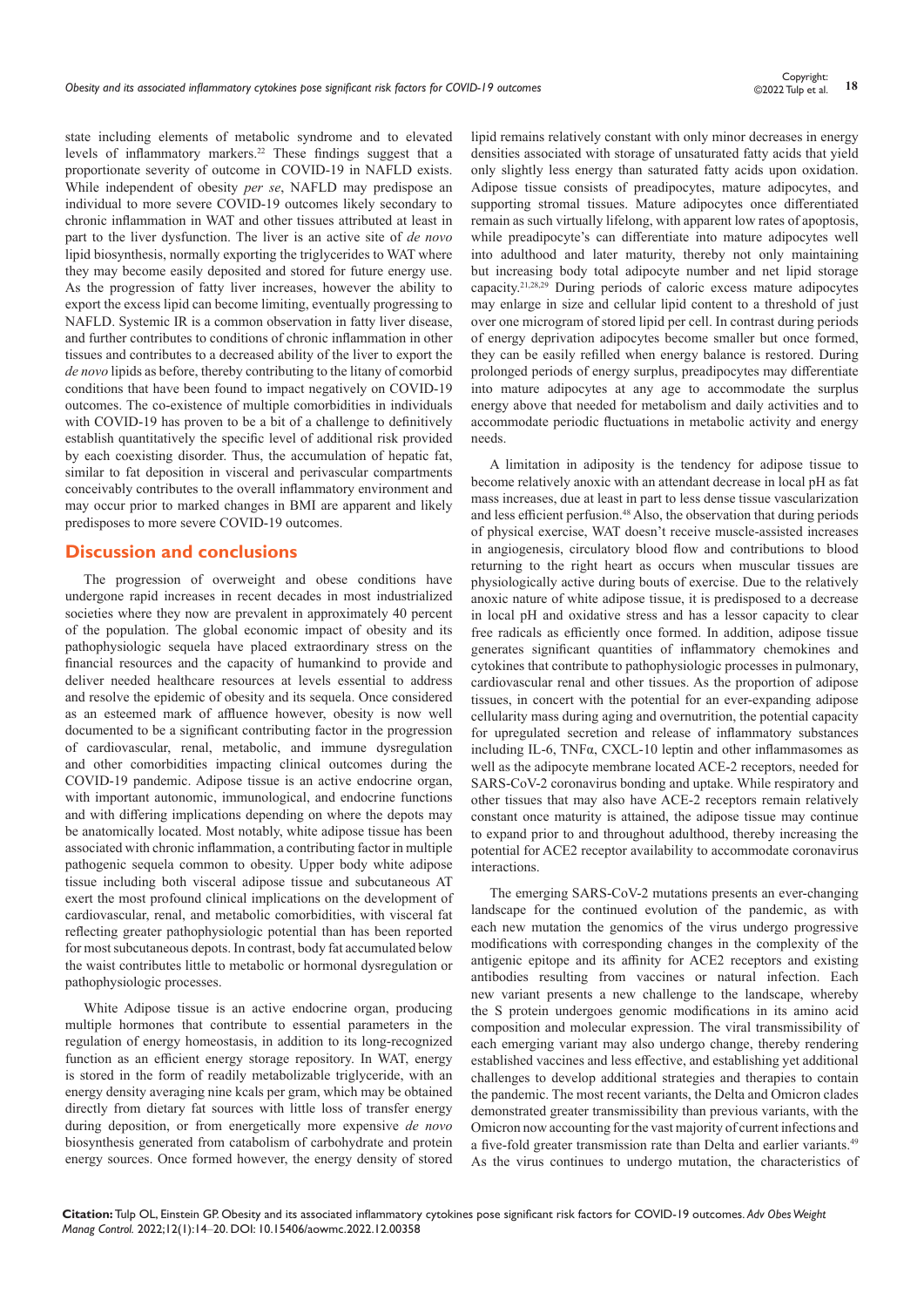*Obesity and its associated inflammatory cytokines pose significant risk factors for COVID-19 outcomes* **<sup>19</sup>** Copyright:

COVID-19 illness may also undergo change, as has occurred with the recent Omicron variant. The Omicron, although highly infectious, has been observed to produce an attenuation in the severity of illness and risk of mortality even when present with comorbidities that were often associated with the most serious outcomes of earlier variants and with few if any deaths reported to date. Should the SARS-CoV-2 continue to undergo additional molecular changes resulting in further attenuation by causing lesser magnitudes of morbidity and mortality, it could not only facilitate the ultimate survival of the virus itself, but also enable the emergence from the onerous future of the pandemic for the betterment of humankind worldwide.<sup>42-52</sup>

# **Acknowledgments**

The authors thank the Institutional resources provided for this editorial review.

# **Conflicts of interest**

The authors declare that they have no competing interests.

## **Funding**

None.

#### **References**

- 1. International Committee on taxonomy of viruses. UK:International Committee on taxonomy of viruses (ICTV). 2019.
- 2. [Zhu N, Zhang D, Weng W. et al. A Novel Coronavirus from Patients with](https://pubmed.ncbi.nlm.nih.gov/31978945/)  [Pneumonia in China, 2019.](https://pubmed.ncbi.nlm.nih.gov/31978945/) *NEJM*. 2020.382(8):727–733.
- 3. [Chen N, Zhow M, Dong X, et al. Epidemiological and clinical](https://pubmed.ncbi.nlm.nih.gov/32007143/)  [characteristics of 99 cases of 2019 novel coronavirus pneumonia in](https://pubmed.ncbi.nlm.nih.gov/32007143/)  [Wuhan, China: a descriptive study.](https://pubmed.ncbi.nlm.nih.gov/32007143/) *Lancet*. 2020;395(10223):507–513.
- 4. [Schroeder S, Mache C, Kleine–Weber H, et al. Functional comparison of](https://www.nature.com/articles/s41467-021-25519-1)  [MERS–coronavirus lineages reveals increased replicative fitness of the](https://www.nature.com/articles/s41467-021-25519-1)  [recombinant lineage 5. Nature communications. 2021.](https://www.nature.com/articles/s41467-021-25519-1)
- 5. [CDC Press Release. CDC announces second imported case of Middle](https://www.cdc.gov/media/releases/2014/p0512-us-mers.html)  [East Respiratory Syndrome \(MERS\) in the United States. MERS case in](https://www.cdc.gov/media/releases/2014/p0512-us-mers.html)  [traveler from Saudi Arabia hospitalized in Florida.](https://www.cdc.gov/media/releases/2014/p0512-us-mers.html) 2014.
- 6. [Noh JY, Jeong HW, Shin EC. SARS–CoV–2 mutations, vaccines, and](https://pubmed.ncbi.nlm.nih.gov/34023862/)  [immunity. Implication of variants of concern. 2021.](https://pubmed.ncbi.nlm.nih.gov/34023862/)
- 7. [CDC Centers for disease prevention and control. Omicron Variant:What](https://www.cdc.gov/coronavirus/2019-ncov/variants/omicron-variant.html)  [You Need to Know. 2021.](https://www.cdc.gov/coronavirus/2019-ncov/variants/omicron-variant.html)
- 8. WHO report of WHO announcements regarding SARS–CoV–2. 2022.
- 9. [WHO investigation. WHO–convened global study of origins of SARS–](https://www.who.int/publications/i/item/who-convened-global-study-of-origins-of-sars-cov-2-china-part) [CoV–2:China Part. Joint WHO–China study. 2021.](https://www.who.int/publications/i/item/who-convened-global-study-of-origins-of-sars-cov-2-china-part)
- 10. [Tulp OL, Einstein GP. The evolution and global impact of covid–19 and](https://medcraveonline.com/IJFCM/IJFCM-06-00255.pdf)  omicron:the way forward. *[Int J Family & comm med.](https://medcraveonline.com/IJFCM/IJFCM-06-00255.pdf)* 2022;6(1):11–13.
- 11. DiRuzzo J, Kerna N. Coronavirus Now:A Timely and Practical Summary of the Current Epidemiological Information, Clinical Presentation, and Prevention and Treatment of 2019–nCoV (2019 Novel Coronavirus). *EC Emergency Medicine and Critical Care*. 2020;25–31.
- 12. [Cui J, Li F, Shi ZL. Origin and evolution of pathogenic coronaviruses.](https://pubmed.ncbi.nlm.nih.gov/30531947/) *Nat Rev Microbiol*[. 2019. 17\(3\):181–192.](https://pubmed.ncbi.nlm.nih.gov/30531947/)
- 13. [Crist C. Coronavirus Can Spread to Heart, Brain Days After Infection.](https://www.webmd.com/lung/news/20211228/coronavirus-can-spread-heart-brain)  [2021.](https://www.webmd.com/lung/news/20211228/coronavirus-can-spread-heart-brain)
- 14. [CDC. Centers for Disease Control and Prevention. Your Guide to Masks.](https://www.cdc.gov/coronavirus/2019-ncov/prevent-getting-sick/about-face-coverings.html)  [Wear a mask with the best fit, protection, and comfort for you. 2022.](https://www.cdc.gov/coronavirus/2019-ncov/prevent-getting-sick/about-face-coverings.html)
- 15. [van Doremalen N, Bushmaker T, Morris DH, et al. Aerosol and surface](https://www.cdc.gov/coronavirus/2019-ncov/prevent-getting-sick/about-face-coverings.html)  [stability of SARS–CoV–2 as compared with SARS–CoV–1.](https://www.cdc.gov/coronavirus/2019-ncov/prevent-getting-sick/about-face-coverings.html) *New England Journal of Medicine.* [2020;382\(16\), 1564–1567.](https://www.cdc.gov/coronavirus/2019-ncov/prevent-getting-sick/about-face-coverings.html)
- 16. Tortola GJ, Funke BR, Case CL. Textbook of Microbiology,  $11<sup>th</sup>$  ed. Pearson Higher Ed publishers. 2016.
- 17. [Bjorntorp P, Osmond R. Obesity and cortisol.](https://pubmed.ncbi.nlm.nih.gov/11054598/) *Nutr*. 2000;16(10):924–936.
- 18. [Rahman MS, Einstein GP, Tulp OL. Autonomic, immunological, and](https://medcraveonline.com/AOWMC/AOWMC-11-00335.pdf)  [endocrine influences on adipose tissue as an organ.](https://medcraveonline.com/AOWMC/AOWMC-11-00335.pdf) *Adv Obes Weight Manag & Control.* [2021:11\(2\):48–58.](https://medcraveonline.com/AOWMC/AOWMC-11-00335.pdf)
- 19. [Huang HJ, Young A, Koda JE, et al. Hyperamylinemia, hyperinsulinemia,](https://pubmed.ncbi.nlm.nih.gov/1730446/)  [and insulin resistance in genetically obese LA/Ntul//–cp rats. Hypertension](https://pubmed.ncbi.nlm.nih.gov/1730446/)  [1992:19\(Suppl 1\):101–109.](https://pubmed.ncbi.nlm.nih.gov/1730446/)
- 20. [Tulp OL, Awan AR, Einstein GP. Adrenalectomy improves glycemic](https://medcraveonline.com/EMIJ/adrenalectomy-improves-glycemic-responses-in-congenic-obese-lantul-cp-rats.html)  [parameters in congenic LA/Ntul//–cp rats.](https://medcraveonline.com/EMIJ/adrenalectomy-improves-glycemic-responses-in-congenic-obese-lantul-cp-rats.html) *Endocrinology & metabolism [international Journal.](https://medcraveonline.com/EMIJ/adrenalectomy-improves-glycemic-responses-in-congenic-obese-lantul-cp-rats.html)* 2021:9(3):61–67.
- 21. [Tulp OL. Characteristics of thermogenesis, obesity and longevity in the](https://academic.oup.com/ilarjournal/article/32/3/32/682480?login=false)  LA/Ntul//–cp rat. *ILAR J*[. 1990. 32\(3\):29–32.](https://academic.oup.com/ilarjournal/article/32/3/32/682480?login=false)
- 22. [Li My, Li L, Zhang Y, et al. Expression of the SARS–CoV–2 cell receptor](https://medcentral.net/)  [gene ACE2 in a wide variety of human tissues. Infect.](https://medcentral.net/) *Dis Poverty*. [2020;9:45.](https://medcentral.net/)
- 23. [Kim S–Y, Yoo D–M, Min C. et al. Analysis of Mortality and Morbidity](https://pubmed.ncbi.nlm.nih.gov/33327389/)  [in COVID–19 Patients with Obesity Using Clinical Epidemiological Data](https://pubmed.ncbi.nlm.nih.gov/33327389/)  [from the Korean Center for Disease Control & Prevention.](https://pubmed.ncbi.nlm.nih.gov/33327389/) *Int J Environ [Res Public Health.](https://pubmed.ncbi.nlm.nih.gov/33327389/)* 2020;17(24):9336.
- 24. [Jacks, DG, Kerna NA. Comprehensive analysis of Obesity. Part I.](https://www.gavinpublishers.com/articles/Review-Article/Journal-of-Obesity-and-Nutritional-Disorders-ISSN2577-2244/A-Comprehensive-Analysis-of-Obesity-Part-1-Overview-of-Obesity)  [Overview of Obesity. J Obese Nutr Disord. 2018.](https://www.gavinpublishers.com/articles/Review-Article/Journal-of-Obesity-and-Nutritional-Disorders-ISSN2577-2244/A-Comprehensive-Analysis-of-Obesity-Part-1-Overview-of-Obesity)
- 25. [Demeulemeester F, de Punder K, van Heijningen, et al. Obesity as a risk](https://pubmed.ncbi.nlm.nih.gov/33920604/)  [factor for severe covid–19 and complications. 2021.](https://pubmed.ncbi.nlm.nih.gov/33920604/) *Cells*. 10(4):933–957.
- 26. [Watanabe M, Caruso D, Tuccinardi D, et al. Visceral fat shows the](https://pubmed.ncbi.nlm.nih.gov/32712222/)  [strongest association with the need of intensive care in patients with](https://pubmed.ncbi.nlm.nih.gov/32712222/)  COVID–19. *Metabolism*[. 2020:111:154319.](https://pubmed.ncbi.nlm.nih.gov/32712222/)
- 27. [Van Zeist CM, Janssen ML, Pouw M, et al. Analyses of abdominal](https://pubmed.ncbi.nlm.nih.gov/33328246/)  [obesity and metabolic syndrome as risk factors for respiratory distress in](https://pubmed.ncbi.nlm.nih.gov/33328246/)  covid–19. *[BMJ Open Resp Res](https://pubmed.ncbi.nlm.nih.gov/33328246/)*. 2020:7:e000793.
- 28. [Bays HE, González–Campoy JM, Bray GA, et al. Pathogenic potential](https://pubmed.ncbi.nlm.nih.gov/18327995/)  [of adipose tissue and metabolic consequences of adipocyte hypertrophy](https://pubmed.ncbi.nlm.nih.gov/18327995/)  [and increased visceral adiposity.](https://pubmed.ncbi.nlm.nih.gov/18327995/) *Expert Rev Cardiovasc Ther*. 2008;6(3), [343–368.](https://pubmed.ncbi.nlm.nih.gov/18327995/)
- 29. [Coelho M, Oliveira T, Fernandes R. Biochemistry of adipose tissue: an](https://pubmed.ncbi.nlm.nih.gov/23671428/)  endocrine organ. *Arch Med Sci*[. 2013;9\(2\):191–200.](https://pubmed.ncbi.nlm.nih.gov/23671428/)
- 30. [Carl Graham, Jeffrey Seow, Isabella Huettne, et al. Neutralization of](https://pubmed.ncbi.nlm.nih.gov/33836142/)  [monoclonal antibodies recognizing dominant and subdominant epitopes](https://pubmed.ncbi.nlm.nih.gov/33836142/)  [on SARS–CoV–2 spike is impacted by the B.1.1.7 variant.](https://pubmed.ncbi.nlm.nih.gov/33836142/) *J Immunity*. [2021. v8;54\(6\):1276–1289.](https://pubmed.ncbi.nlm.nih.gov/33836142/)
- 31. [Smith EC, Denison MR. Implications of altered replication fidelity on the](https://www.sciencedirect.com/science/article/pii/S1879625712001101) [evolution and pathogenesis of coronaviruses.](https://www.sciencedirect.com/science/article/pii/S1879625712001101) *Current Opinion in Virology*. [2012;2\(5\):519–524.](https://www.sciencedirect.com/science/article/pii/S1879625712001101)
- 32. Bastard Mustachi M, Lagathu [C, Kim MJ, et al. Recent advances in the](https://pubmed.ncbi.nlm.nih.gov/16613757/)  [relationship between obesity, inflammation, and insulin resistance.](https://pubmed.ncbi.nlm.nih.gov/16613757/) *Review [Eur Cytokine Netw.](https://pubmed.ncbi.nlm.nih.gov/16613757/)* 2006;17(1):4–12.
- 33. [Bastard J–P, Jardel C, Delattre J, et al. Evidence for a link between adipose](https://pubmed.ncbi.nlm.nih.gov/10217702/)  [tissue interleukin–6 content and serum C–reactive protein concentrations](https://pubmed.ncbi.nlm.nih.gov/10217702/)  in obese subjects. *Circulation*[. 1999;99\(16\),2221–2222.](https://pubmed.ncbi.nlm.nih.gov/10217702/)
- 34. [Coomes, EA, Haghbayan H. Interleukin–6 in Covid–19:a systematic](https://pubmed.ncbi.nlm.nih.gov/32845568/)  [review and meta–analysis.](https://pubmed.ncbi.nlm.nih.gov/32845568/) *Rev Med Virol*. 2020. 30(6):1–9.
- 35. [Copwechini F, Chiovata L, Rotondi M. Interleukin 6, CXCL–10, and](https://pubmed.ncbi.nlm.nih.gov/32845568/)  [infiltrating macrophages in COVID–19 related cytokine storm:Npt one](https://pubmed.ncbi.nlm.nih.gov/32845568/)  [for all but all for one!](https://pubmed.ncbi.nlm.nih.gov/32845568/) *Front Immunol*. 2021;26:12–668507.
- 36. [Jose RJ, Manuel A. COVID–19 cytokine storm:the interplay between](https://pubmed.ncbi.nlm.nih.gov/32353251/)  inflammation and coagulation*[. The Lancet Respiratory Medicine](https://pubmed.ncbi.nlm.nih.gov/32353251/)*. [2020;8\(6\):e46–e47.](https://pubmed.ncbi.nlm.nih.gov/32353251/)

**Citation:** Tulp OL, Einstein GP. Obesity and its associated inflammatory cytokines pose significant risk factors for COVID-19 outcomes. *Adv Obes Weight Manag Control.* 2022;12(1):14‒20. DOI: [10.15406/aowmc.2022.12.00358](https://doi.org/10.15406/aowmc.2022.12.00358)